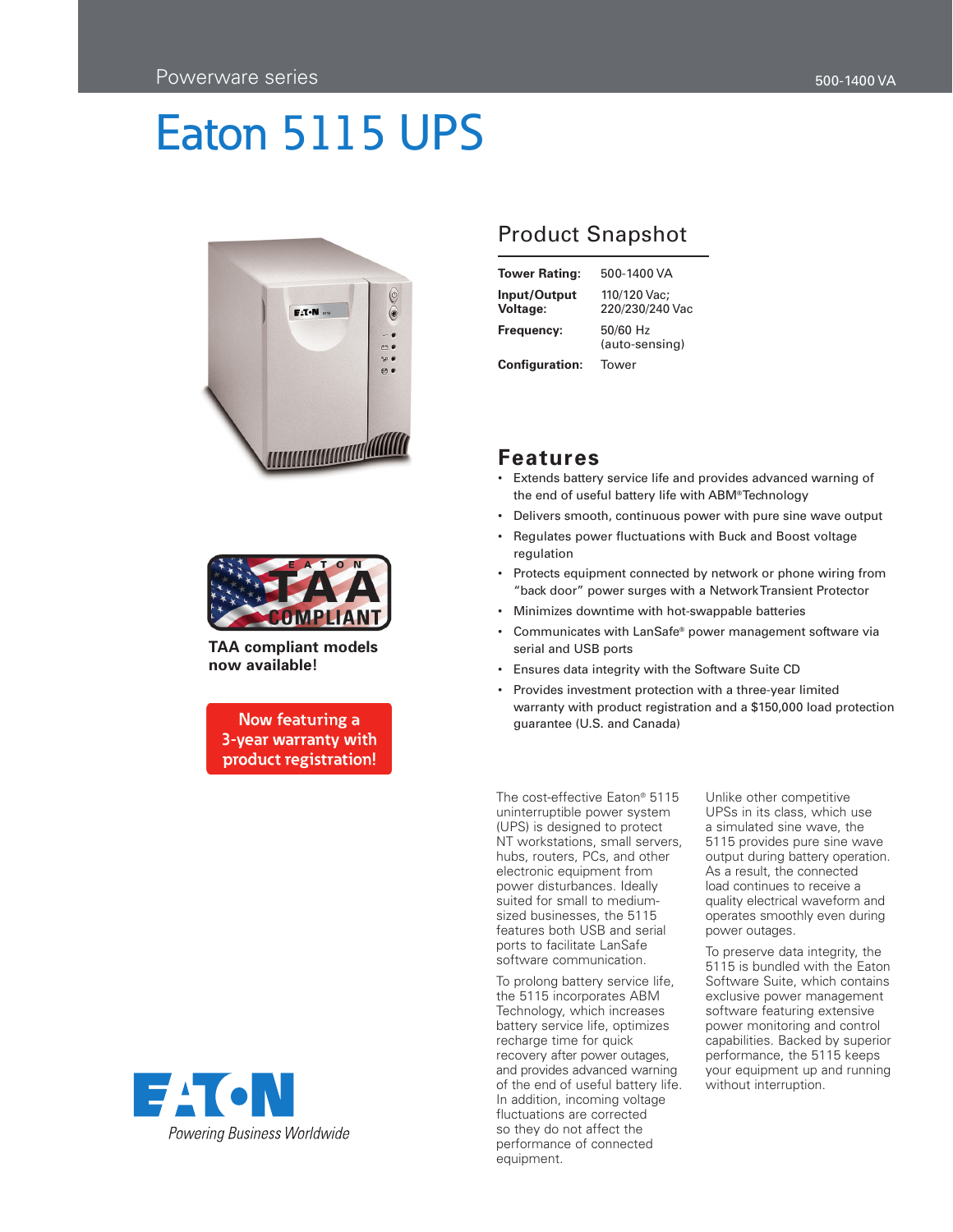# 5115 Features

## **USB and Serial Communication Ports**

With both USB and serial ports, you can determine the most effective means of LanSafe software communication and eliminate the need for another UPS or special cabling.

## **Network Transient Protector**

The NetworkTransient Protector isolates your modem, fax machine, or other electronic equipment from "back door" power surges. Located on the rear panel is one in/out port for a telephone/modem line (120V models only) or an RJ45 for a 10Base-T network cable.

#### **ABM Technology Significantly Extends Battery Service Life**

The lead-acid batteries typically used in a UPS are considered viable as long as they can maintain backup times of at least half that of new batteries.The illustration to the right shows that batteries that are constantly trickle charged (as are virtually all other UPS batteries on the market today) reach the end of their useful life in less than half the time of batteries charged using ABM. ABM uses a three-stage charging technique that increases battery service life, optimizes battery recharge time, and provides advanced notification of the end of useful battery life.

#### **Informative and User-Friendly Interface**

The front panel of the 5115 indicates the UPS status and identifies potential power problems.

## **Hot-Swappable Batteries**

Hot-swap and service the batteries without powering down the connected load.This makes it possible to extend the service life of your UPS without returning the unit for service.



**Data based on tests performed by an independent battery manufacturer.**

72

**Battery Age** (in months)

 $12$  $18$ 24  $30$ 36 42 48 54 60 66

 $\bf{0}$ 6



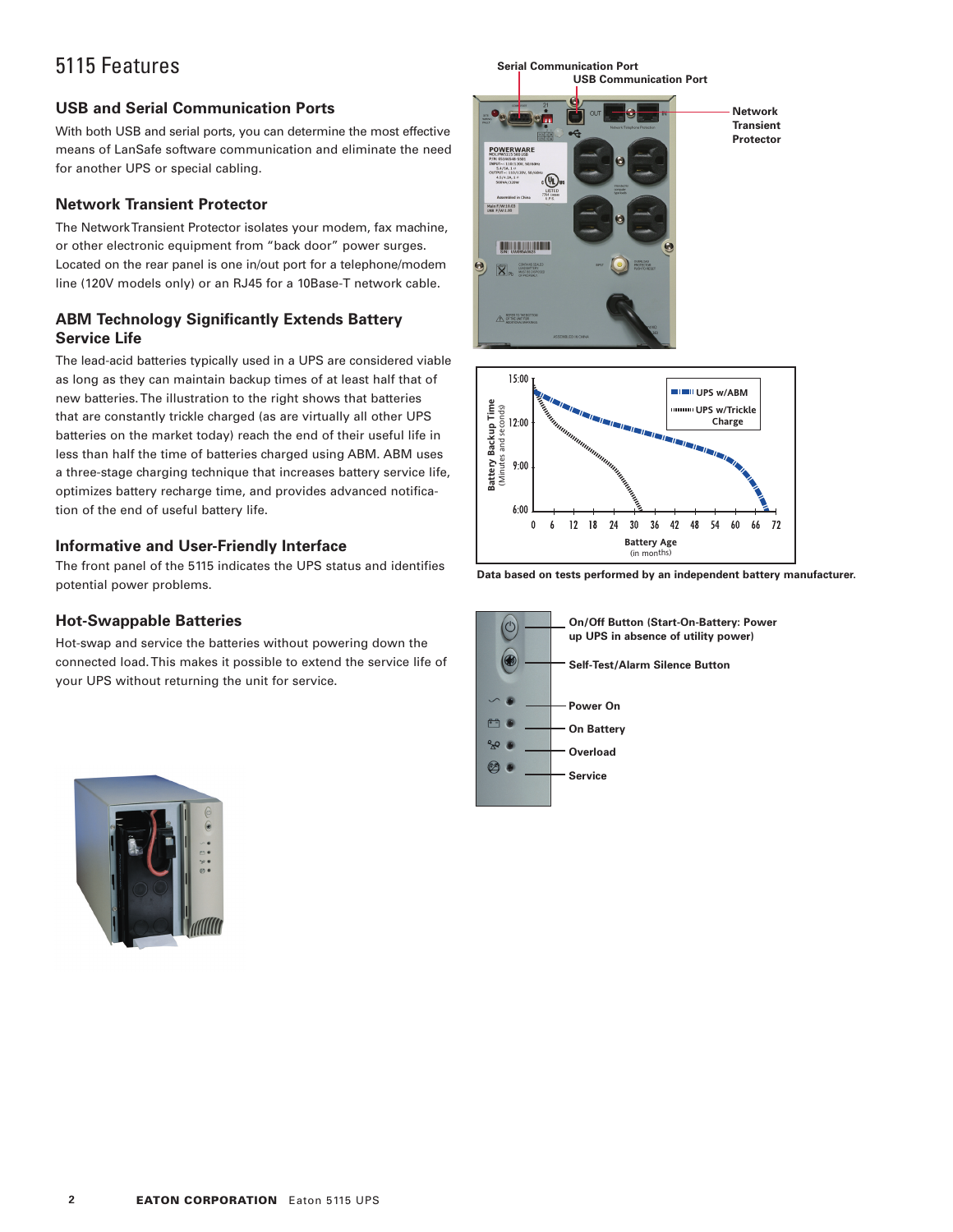## 5115 Rear Panels

#### **120V Models**





#### **230V Models**



- A. Site Wiring Fault Indicator
- B. Serial Communications Port
- C. DIP Switches (voltage selection)



- D. USB Communication Port
- E. 5-15 Receptacles
- F. 5-15 Plug (90º angle)



G. NetworkTransient Protector H. 10A, IEC-320 Receptacles



- 
- I. 10A, IEC-320 Input Connector
- J. Input Overcurrent Protector

## Battery RunTimes (In Minutes)

| Load         | PW5115 500(i) | PW5115 750(i) | PW5115 1000(i) | PW5115 1400(i) |
|--------------|---------------|---------------|----------------|----------------|
| 200 VA/128W  | 17            | 38            | 41             | 58             |
| 300 VA/192W  | 11            | 27            | 28             | 41             |
| 500 VA/320W  | 5             | 14            | 15             | 28             |
| 600 VA/402W  |               | 9             | 10             | 19             |
| 750 VA/503W  |               | 6             | 8              | 14             |
| 900 VA/603W  |               |               | 6              | 10             |
| 1000 VA/670W |               |               | 5              | 8              |
| 1200 VA/804W |               |               |                | 6              |
| 1400 VA/938W |               |               |                | 5              |
|              |               |               |                |                |

This guide provides typical application information. Battery runtimes are approximate and may vary with equipment, configuration, disk access, battery age, temperature, etc.